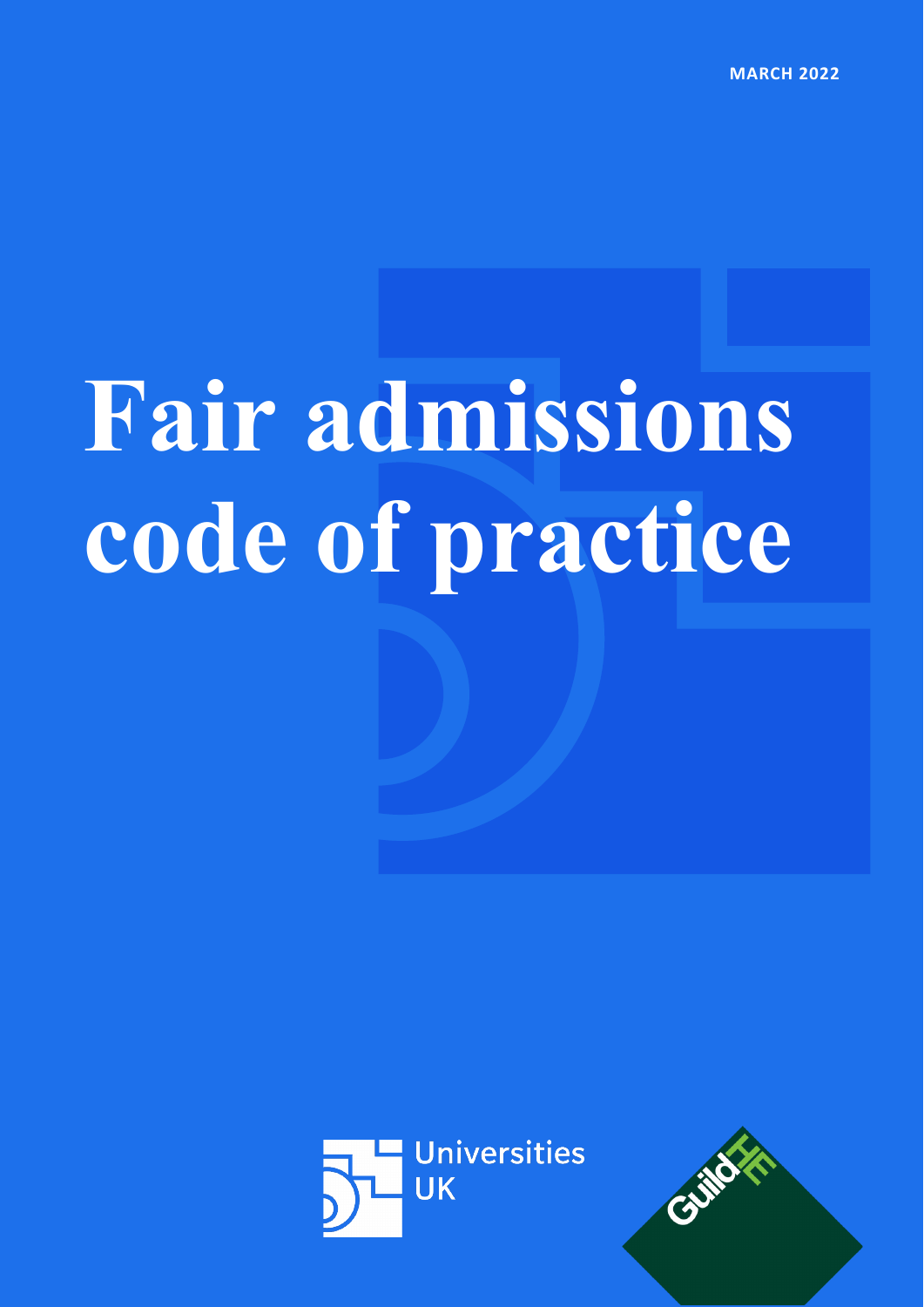# **Contents**

| Introduction                  | $\mathcal{P}$ |
|-------------------------------|---------------|
| Overarching guiding principle | 4             |
| Additional principles         | 6             |
| Glossary                      | 14            |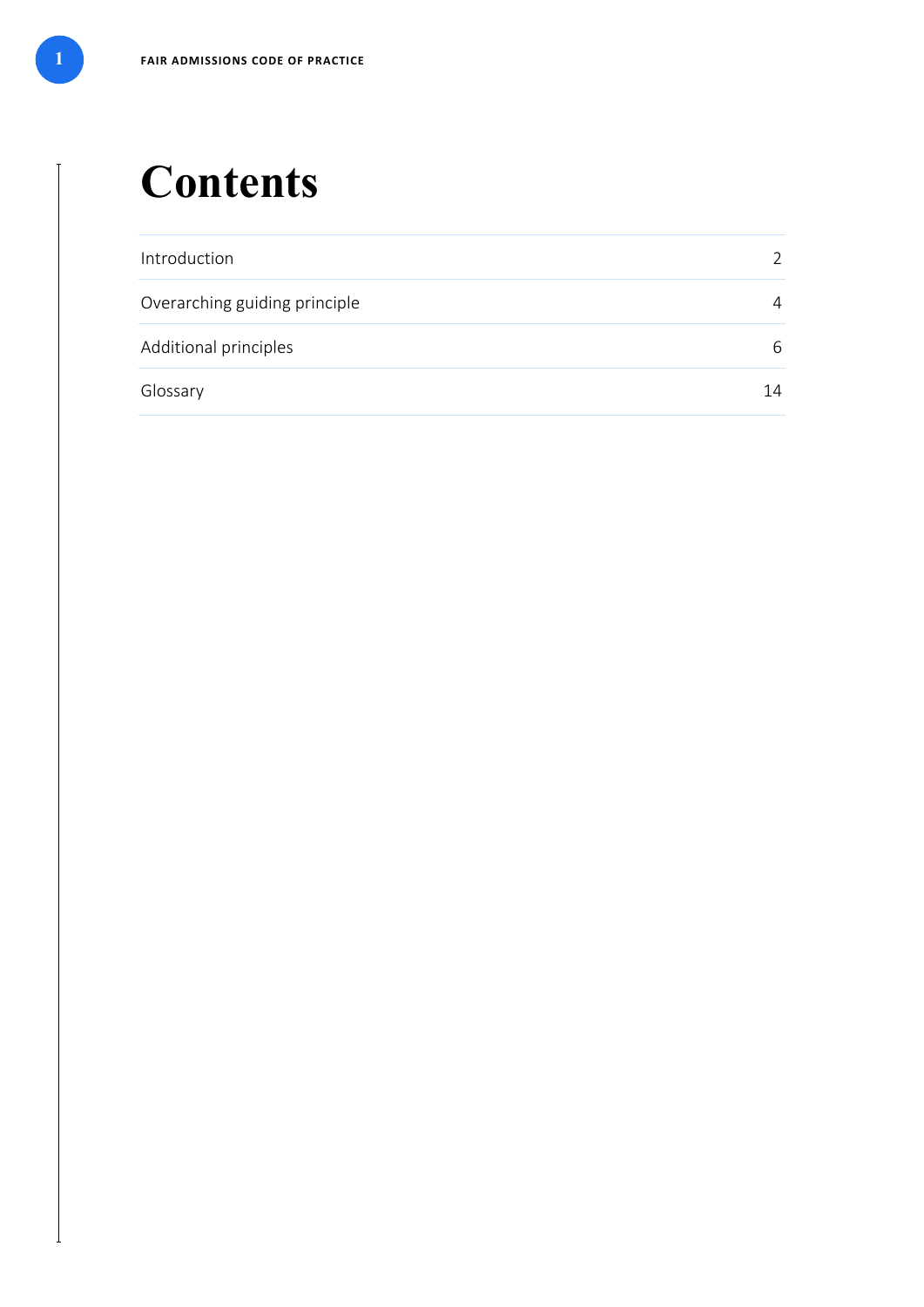# <span id="page-2-0"></span>**Introduction**

This code of practice is intended to guide higher education admissions practices to ensure that they are fair, transparent, and deliver admissions in the interest of applicants.

This code has been developed by Universities UK (UUK) and GuildHE, and will be referenced by the Universities and Colleges Admissions Service (UCAS)'s admissions principles.

This is a living document that will be updated as necessary to best respond to future admissions challenges.

Throughout this code, we've used the term 'universities and colleges' as shorthand for all providers of higher education.

# **Why have universities and colleges signed up to this code?**

An effective higher education admissions system is key to ensuring the stability of the education sector and commanding public confidence in the ability of universities and colleges to deliver the best outcomes for students.

Universities and colleges are autonomous in their admissions processes, but these processes are delivered in line with shared principles that:

- protect applicants
- support fairness and transparency
- ensure the stability of the higher education sector
- maintain high academic standards

Admissions are also shaped by various channels, including:

- the Quality Code
- the [consumer rights of students](https://assets.publishing.service.gov.uk/government/uploads/system/uploads/attachment_data/file/415732/Undergraduate_students_-_your_rights_under_consumer_law.pdf)
- for users of UCAS, the [UCAS terms of service](https://www.ucas.com/sites/default/files/ucas-undergraduate-terms-of-service.pdf)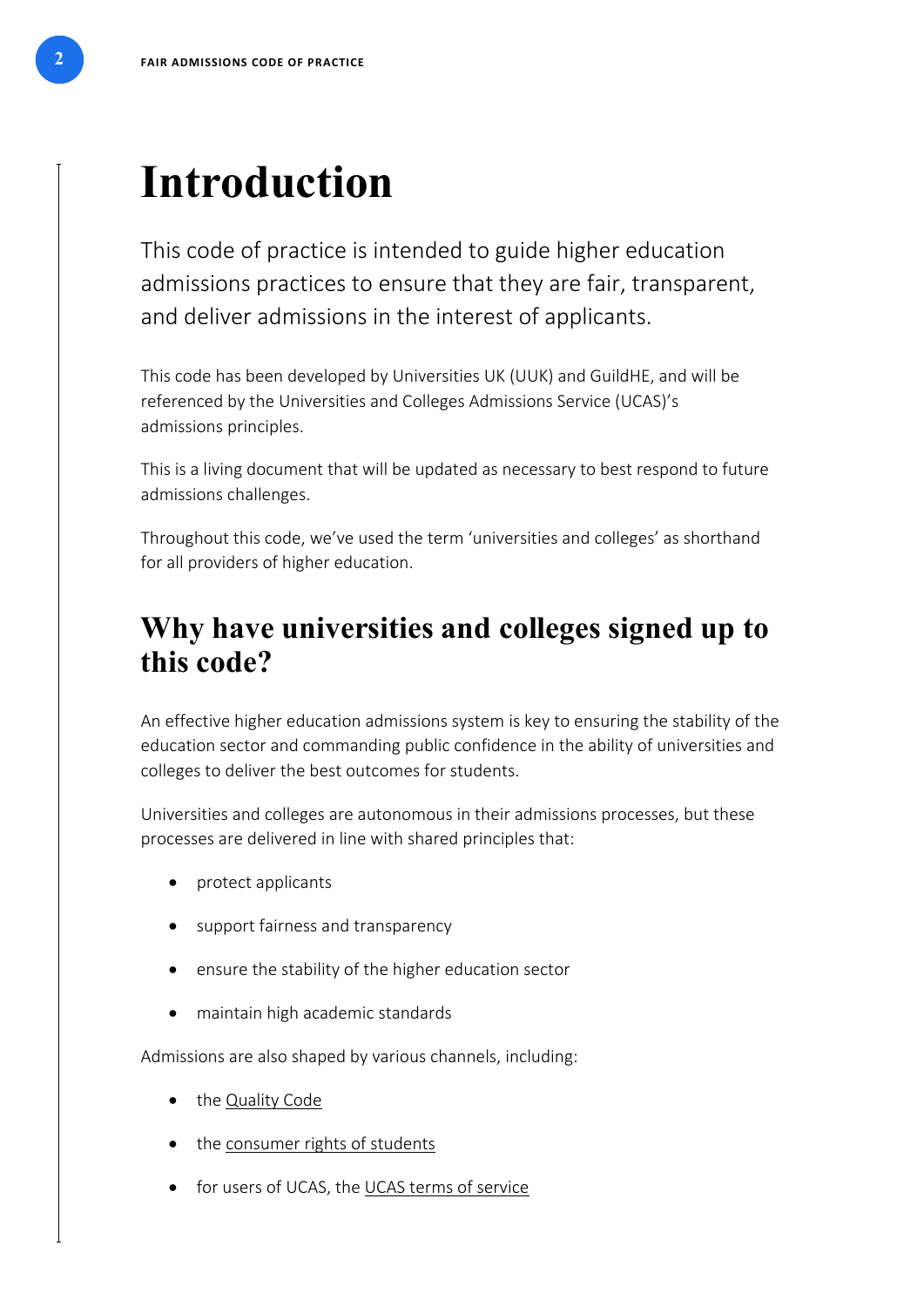$\overline{\phantom{a}}$  , which is the contract of the contract of  $\overline{\phantom{a}}$ 

This code of practice builds on the above to demonstrate these shared values of fairness and transparency. The universities and colleges that abide by it are committed to following the principles and behaviours outlined.

#### **Who does this code of practice apply to?**

This code of practice covers universities and colleges that have signed up to the code in relation to the admission of home undergraduate students.<sup>[1](#page-3-0)</sup>

Universities and colleges should also consider how the principles can be applied to the admission of other students, including postgraduate applicants and applicants from outside of the UK, even though their admissions processes for these students may be different.

Admissions practices are also different in different parts of the UK. In Scotland, for example, contextualised admissions and minimum entry requirements are an integrated part of the admissions process across all 18 universities, and universities administer a Scotland-wide guarantee for students from care-experienced backgrounds. Many students in Scotland have also completed their Scottish Highers by the time they apply to university, and so will already hold grades suitable for entry.

At its heart, this code is made up of the revised [Schwartz principles for fair](https://dera.ioe.ac.uk/5284/1/finalreport.pdf)  [admissions](https://dera.ioe.ac.uk/5284/1/finalreport.pdf)<sup>[2](#page-3-1)</sup> as agreed through UUK's [Fair admissions review.](https://www.universitiesuk.ac.uk/sites/default/files/field/downloads/2021-08/uuk-fair-admissions-review.pdf) Each principle has underlying behaviours that admissions processes should show and that applicants to universities and colleges can expect. These behaviours are not exhaustive, and universities and colleges should be guided primarily by the updated Schwartz principles.

<span id="page-3-1"></span><span id="page-3-0"></span><sup>&</sup>lt;sup>1</sup> The phrase 'home students' has different meanings for the UK's four nations, applying in each case directly and respectively to students in England, Wales, Scotland, and Northern Ireland. This code is broadly intended to cover the experience of students from all nations of the UK, regardless of in which part of the country they are studying. <sup>2</sup> The Schwartz principles were originally developed in 2004 as part of the Schwartz review of 'Fair admissions to higher education' for English universities and colleges.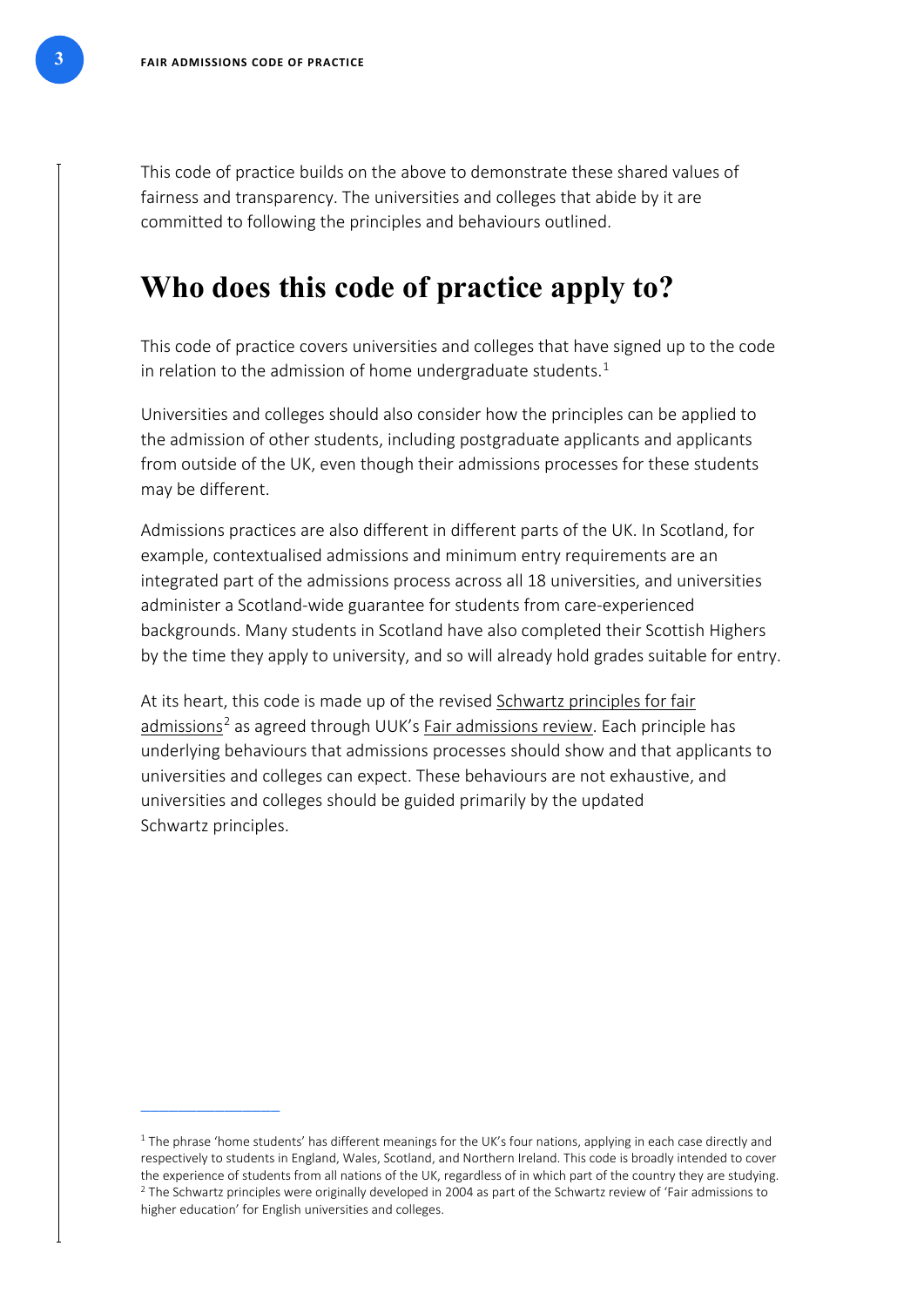# <span id="page-4-0"></span>**Overarching guiding principle**

### **Admissions processes must protect and prioritise the interests of applicants**

University and college admissions policies and processes should prioritise the interests of applicants and deliver the best outcomes for these applicants, above the interests of universities and colleges.

Universities and colleges should ensure that admissions practices support student choice and do not create unnecessary pressure. Applicants must be able to make informed choices based on clear evidence of their strengths, capability and potential, and on comprehensive and consistent information about how courses, universities and colleges will meet their expectations, both as future students and for their aspirations beyond graduation.

- Above all, universities and colleges put the interests of applicants above their own. This includes an individual's experience as an enquirer, applicant, and their student experience and ability to succeed should they be admitted to the university or college.
- Universities and colleges ensure that applicants have all the information they need to make an informed decision about the best course of study for them, and ensure entry requirements mean that applicants who are admitted can succeed on the course.
- Universities and colleges avoid applying undue pressure through their offer making practices or use of incentives. This means:
	- Universities and colleges do not make 'conditional' unconditional offers or offers with significantly lower entry requirements based on the type of choice applicants make (for example, for those who apply through UCAS, whether an offer is made 'firm' or 'insurance').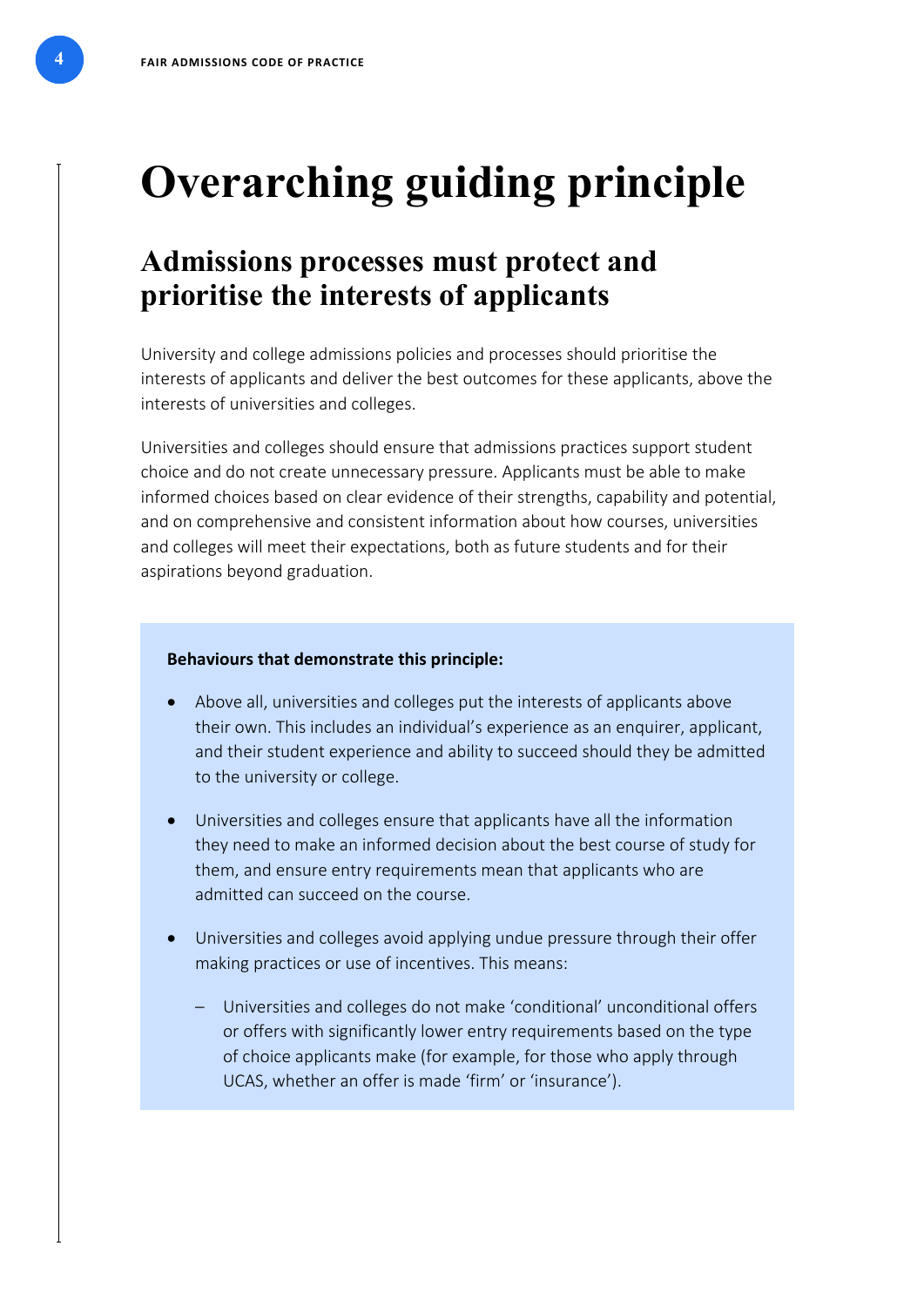- Universities and colleges only make use of unconditional offers when the applicant:
	- $\circ$  already holds the required grades or qualifications for the course<sup>3</sup>
	- o applies to a course where admissions decisions have been substantively informed by an interview, audition, or additional application procedures (such as the submission of a portfolio or skills test)
	- o requires special consideration due to mitigating circumstances, such as illness or disability
	- o is applying to a university or college where non-selective admissions to undergraduate programmes is a core part of the founding purpose of the university or college
- Universities and colleges ensure that the use of incentives does not place undue pressure on the decisions that applicants make, or the timescales in which they should make them, meaning:
	- o All incentives should be published clearly, consistently and accessibly, and communicated to applicants in a timely manner. This includes in relation to aspects of an offer communicated to applicants within or outside of UCAS that are tied to accommodation and other material and financial incentives.
	- o Universities and colleges should review their use of incentives against the revised principles set out in this code of practice.
- Universities and colleges do not use offer holder events or aspects of the admissions process that are used for assessment (such as interviews or auditions) to put undue pressure on applicant decision making.
- Universities and colleges value and support the achievement of applicants on their existing studies and develop offer making practices that uphold this value.

<span id="page-5-0"></span> $\overline{\phantom{a}}$  , which is the contract of the contract of  $\overline{\phantom{a}}$ 

<span id="page-5-1"></span><sup>&</sup>lt;sup>[3](#page-5-1)</sup> This can include Scottish Qualifications Authority (SQA) Highers, where many applicants apply with grades suitable for entry.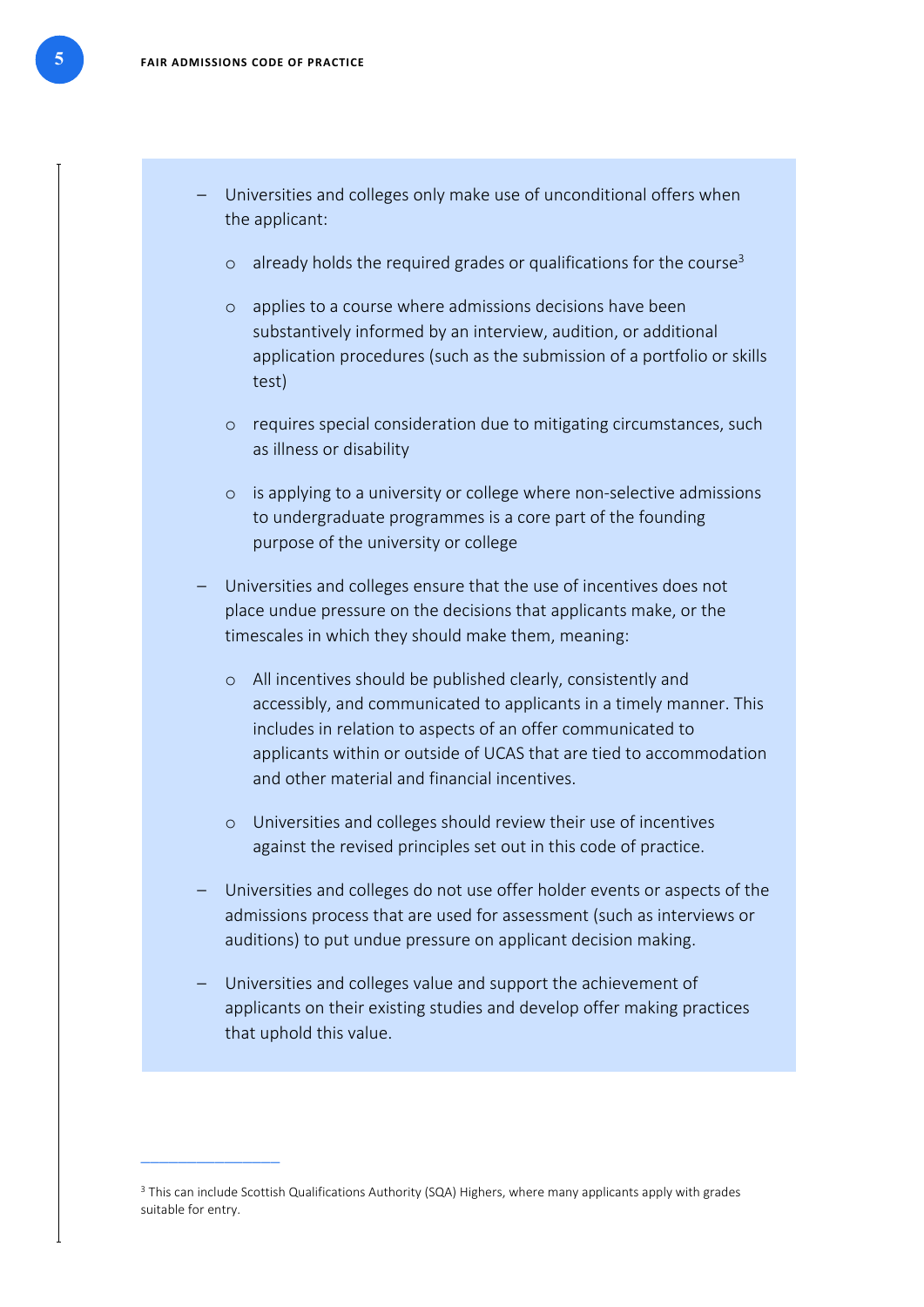# <span id="page-6-0"></span>**Additional principles**

Applicants who apply to a university or college that follows this code can expect:

# **1. Admissions processes that are transparent**

Universities and colleges abiding by this code of practice should provide the information applicants need to make an informed choice (such as information about the admissions process, the entry requirements, and selection criteria) consistently, clearly and efficiently through appropriate mechanisms.

This should include:

- the university or college's admissions policy,
- an explanation of processes, including how decisions are made,
- procedures for complaints and appeals

Entry criteria should include:

- the relative weight of different elements of assessment,
- how historic requirements may differ from those advertised,
- if and how these requirements might change throughout the cycle

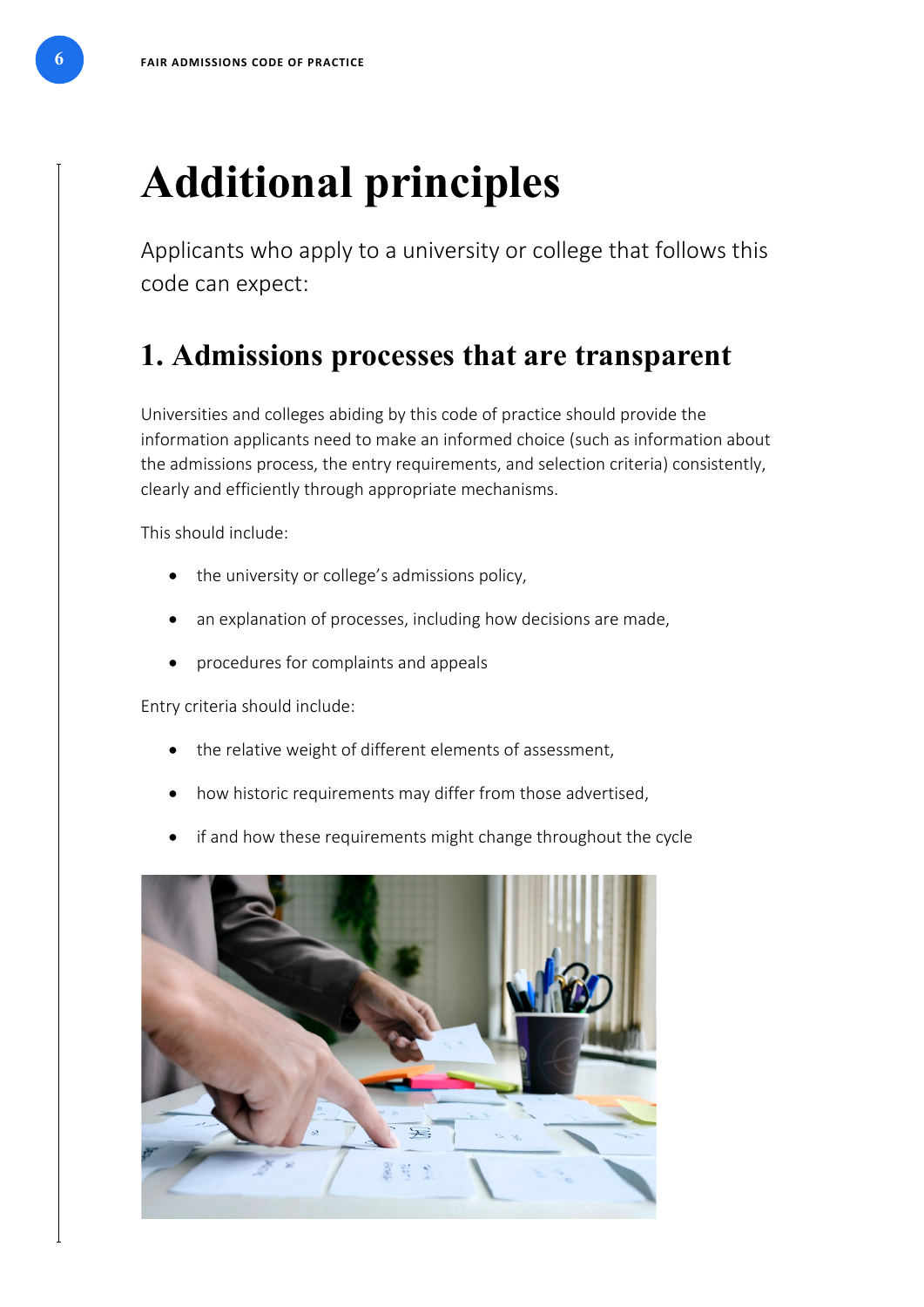#### **Behaviours that demonstrate this principle:**

- Universities and colleges use clear and simple language in admissions policy documents that is accessible to applicants and their advisers. Where possible, they use a common shared language (see the [glossary](#page-13-0) for common examples) and the same language that is used in other guidance resources (such as the UCAS website)[.4](#page-7-0)
- Universities and colleges can clearly explain admissions processes (including how qualifications, prior experience, and additional assessment such as personal statements, interviews and auditions are taken into consideration) and why types of offers are appropriate (including the use of contextual offers).
- As recommended in the [Fair admissions](https://www.universitiesuk.ac.uk/what-we-do/policy-and-research/publications/fair-admissions-review) review, universities and colleges aim to allow applicants to make use of historic, actual entry requirements to understand where past applicants may have been admitted holding lower grades. They can explain why students might have been admitted with lower entry requirements than advertised.
- Universities and colleges make the application deadlines clear and ensure they are aligned with relevant sector dates. They do not use deadlines to put undue pressure on applicants. They are also transparent about other relevant deadlines, including for provision of supporting documentation, final certificates, and applying for accommodation.
- <span id="page-7-0"></span>• Where possible, universities and colleges give useful feedback on request to unsuccessful applicants.

 $\overline{\phantom{a}}$  , which is the contract of the contract of  $\overline{\phantom{a}}$ 

<sup>4</sup> Universities and colleges in Scotland have already moved towards expressing their outward-facing admissions materials in standardised language and applicant-focussed presentational materials.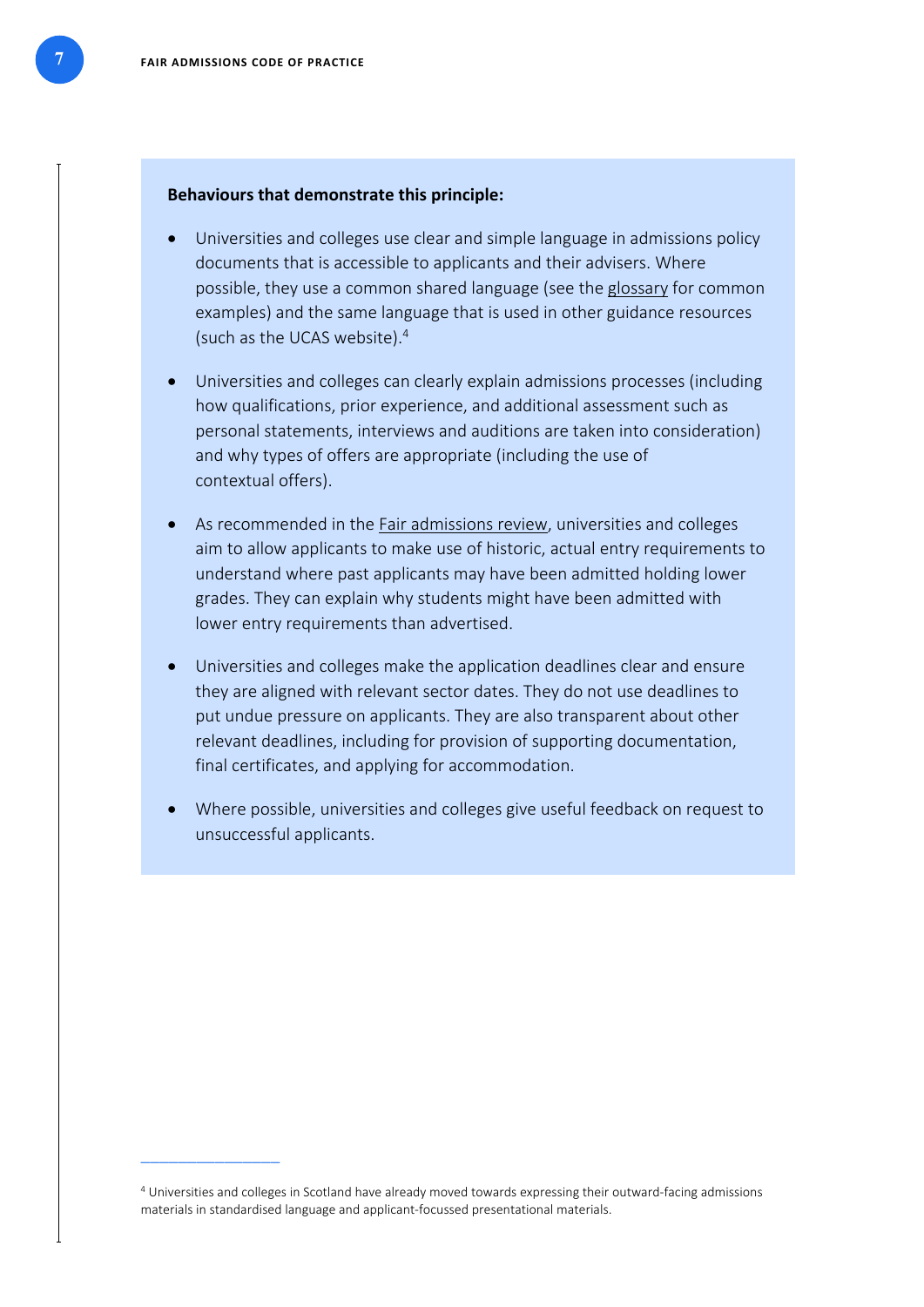# **2. Admissions processes that enable universities and colleges to select students able to complete a course, as judged by their achievements and potential**

A student's potential to complete a course must be an essential criterion for admission, and it's legitimate for universities to select those applicants who have the greatest potential to succeed on a course.

Admissions staff have the discretion to vary the weight they give to examination results and other indicators of achievement and potential, and therefore can vary the offer that they make to applicants. However, this must be done in a way which is consistent with the principles of fair admissions.



In assessing applicants' achievements and potential, universities and colleges may legitimately consider other factors in addition to examination results, including:

- the educational context of an applicant's formal achievement or any mitigating circumstances, such as illness or disability [\(see principle 4](#page-11-0) for more information on contextual admissions)
- other indicators of potential, capability, and how an applicant could contribute to their learning environment (such as the results of additional testing or assessment, including interviews, or non-academic experiences and relevant skills)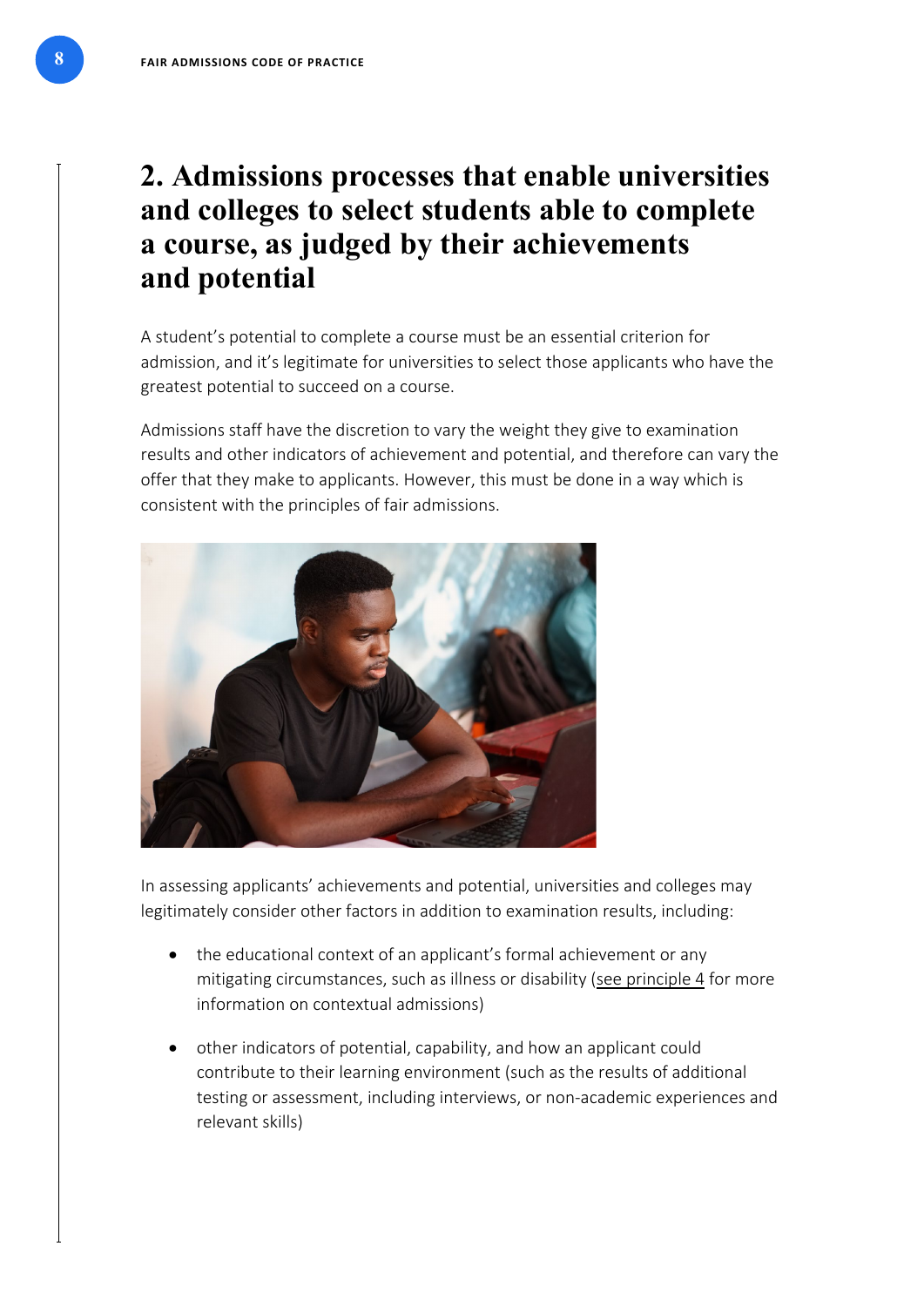Applicants should be assessed as individuals and, at any stage in the admissions process, all applicants should be given an equal opportunity to provide relevant information or demonstrate relevant skills.

- Universities and colleges give applicants the information they need to make an informed decision about the best course for them including course content, the award given, costs, and the university's terms and conditions (in line with consumer rights legislation). Marketing and recruitment materials give potential applicants a clear idea of what studying at that university or college will be like.
- Admissions criteria do not include factors irrelevant to the assessment of merit.
- Universities and colleges only make use of unconditional offers when the applicant:
	- already holds the required grades or qualifications for the course (this can include Scottish Qualification Authority Highers, where many applicants apply with grades suitable for entry)
	- applies to a course where admissions decisions have been substantively informed by an interview, audition, or additional application procedures (such as the submission of a portfolio or skills test)
	- requires special consideration due to mitigating circumstances, such as illness or disability
	- is applying to a university or college where non-selective admissions to undergraduate programmes is a core part of the founding purpose of the university or college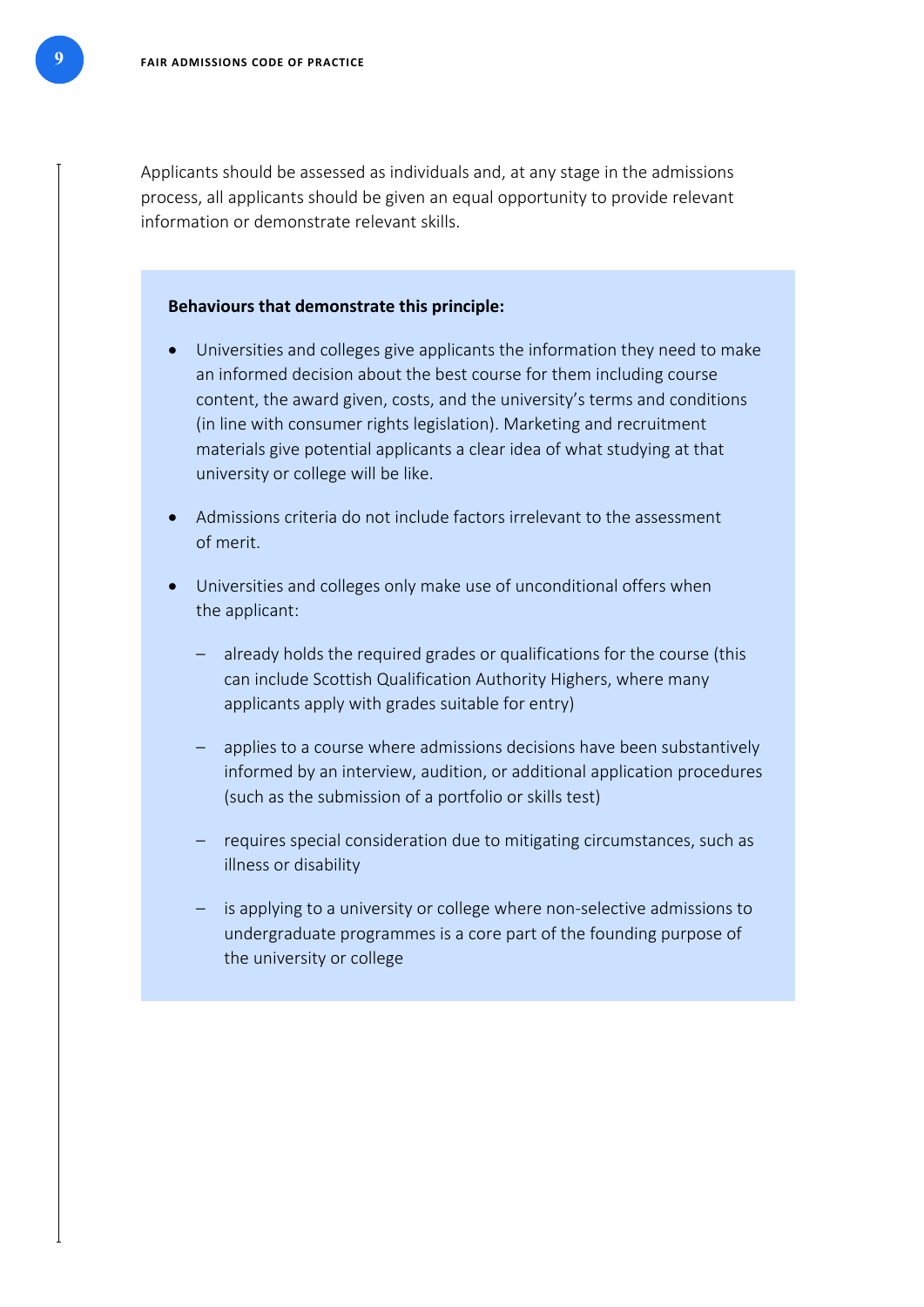## **3. Admissions processes that use reliable, valid and explainable assessment methods**

Assessment can legitimately include a broad range of factors. These include quantifiable measures, such as grades, or methods that rely on qualitative judgments, such as interviews. In either case, policies and procedures should be informed and guided by current research and good practice, and be carried out in the interests of applicants.

Where possible, universities and colleges use quantifiable measures and approaches that have already been shown to predict the suitability and success of undergraduates.

Universities and colleges should monitor and evaluate the link between their admissions policies and undergraduate performance and retention, and review their policies accordingly.

- Where decisions are made differently to advertised criteria (such as where a university or college receives a higher than anticipated volume of applications), universities and colleges can explain to the applicant how and why such decisions were made.
- Universities and colleges indicate ahead of time what other considerations they may take into account in the event of unforeseen circumstances.
- Universities and colleges make use of the latest research and good practice relating to admissions and adjust their approach accordingly.
- Universities and colleges monitor and evaluate the link between admissions and student outcomes, such as examining the link between types of offers and retention and attainment.
- Interviews, auditions, or additional application procedures (such as a submission of a portfolio or skills test) are appropriate and necessary.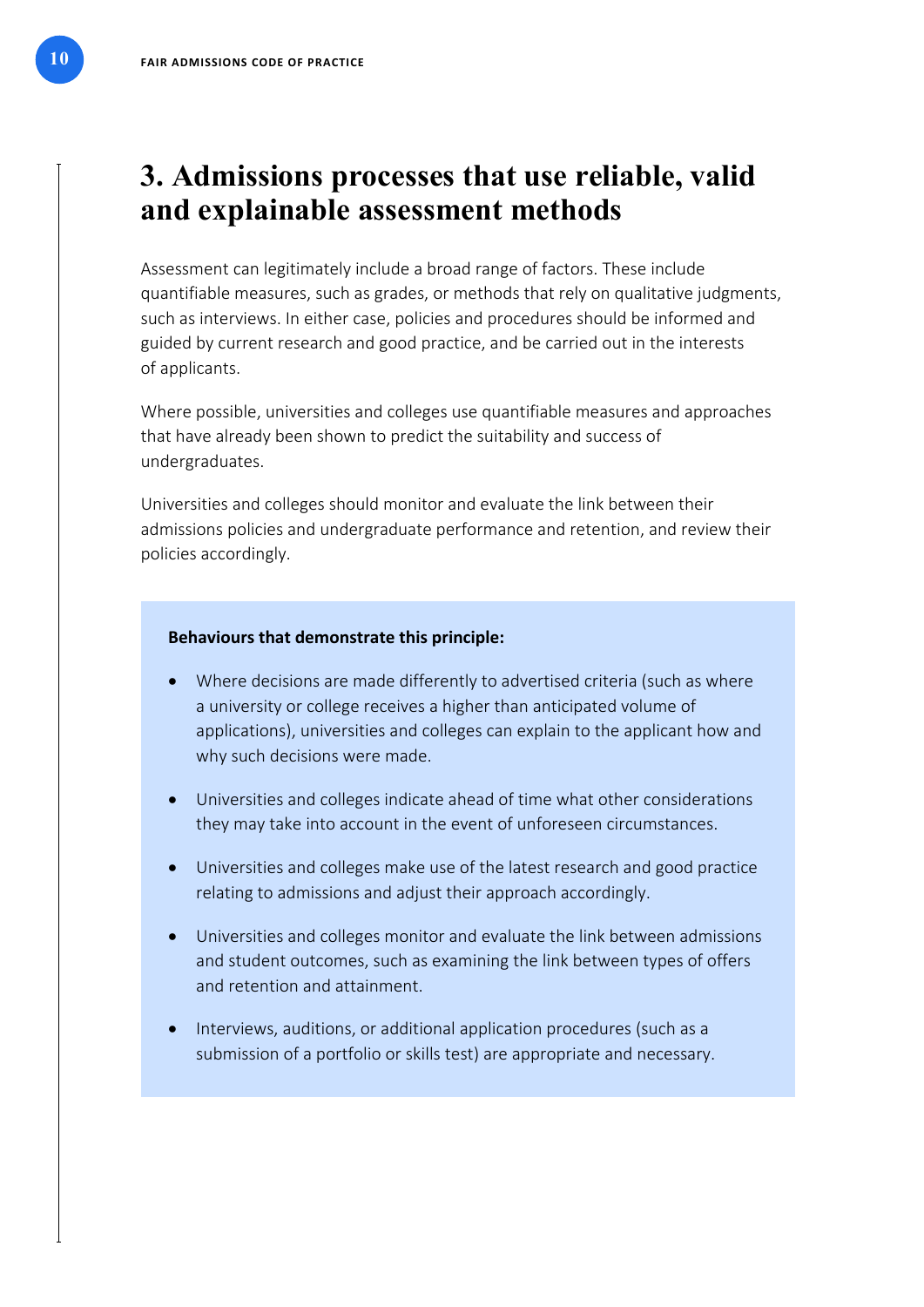# <span id="page-11-0"></span>**4. Admissions processes that minimise barriers for applicants and address inequalities**

Admissions processes should seek to minimise any barriers to satisfying admissions requirements.

This could include:

- barriers arising from the means of assessment
- the varying resources and support available to applicants
- disability or illness
- the type of an applicant's qualifications (eg academic or technical)

Universities and colleges should communicate why work is being done to improve access, and how this is being achieved. This information should be clearly visible to applicants and advisers.

Universities and colleges should consistently review equality of opportunity. Where inequality in access remains evident, universities and colleges should explore causes and ensure appropriate steps are put in place to address any issues. They should ensure that such interventions are a clear part of wider organisational objectives to eliminate barriers to equality (such as access and participation plans for universities and colleges in England).

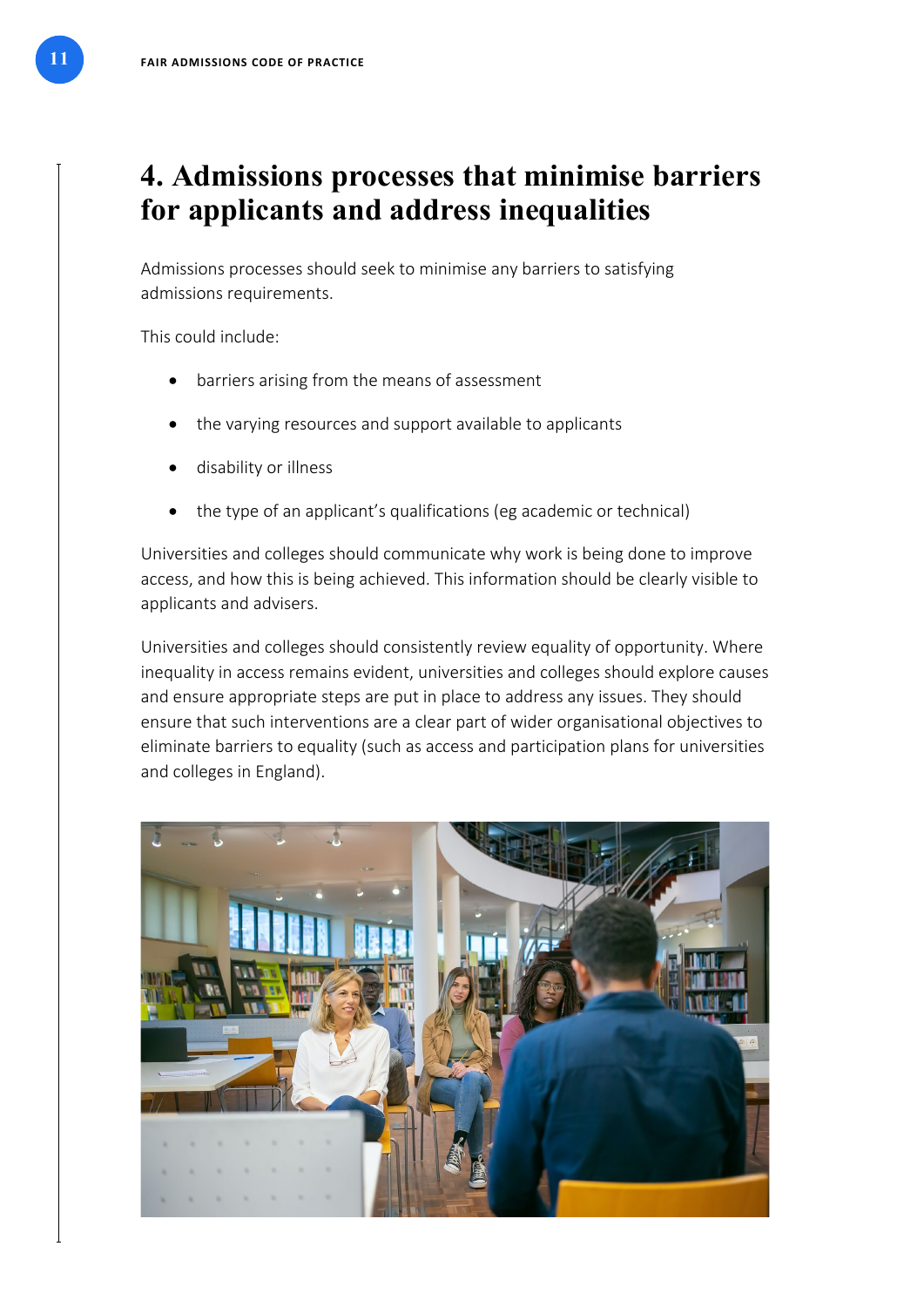- Universities and colleges ensure admissions processes do not disadvantage applicants and actively seek to address any access gaps related to protected characteristics. Admissions form part of broader institutional equality, diversity and inclusion strategies.
- Universities and colleges use consistent communication methods, ideally using a single channel such as the UCAS Hub, and take an applicant's access to resources into account.
- Where contextual offers are used, they are used in situations where they minimise barriers to entry for applicants and address inequalities, while maintaining standards. Universities and colleges can clearly explain their use of contextual offers, including why contextual offers are made, what evidence is used, how context is taken into consideration, and the benefits of disclosing contextual information.
	- Universities and colleges aim to use a shared language to talk about contextual offers and make information regarding them clear and readily accessible. They should consider the publication of a shared sector-level statement on their websites as recommended in UUK's [Fair admissions review.](https://www.universitiesuk.ac.uk/what-we-do/policy-and-research/publications/fair-admissions-review)
- Data used to inform contextual admissions is used consistently and makes use of available data sources, as recommended in UUK's Fair [admissions](https://www.universitiesuk.ac.uk/what-we-do/policy-and-research/publications/fair-admissions-review)  [review](https://www.universitiesuk.ac.uk/what-we-do/policy-and-research/publications/fair-admissions-review) (such as free school meals status, index of multiple deprivation data, and care experienced status).
- Universities and colleges monitor their progress against equalities targets and take steps to address any gaps.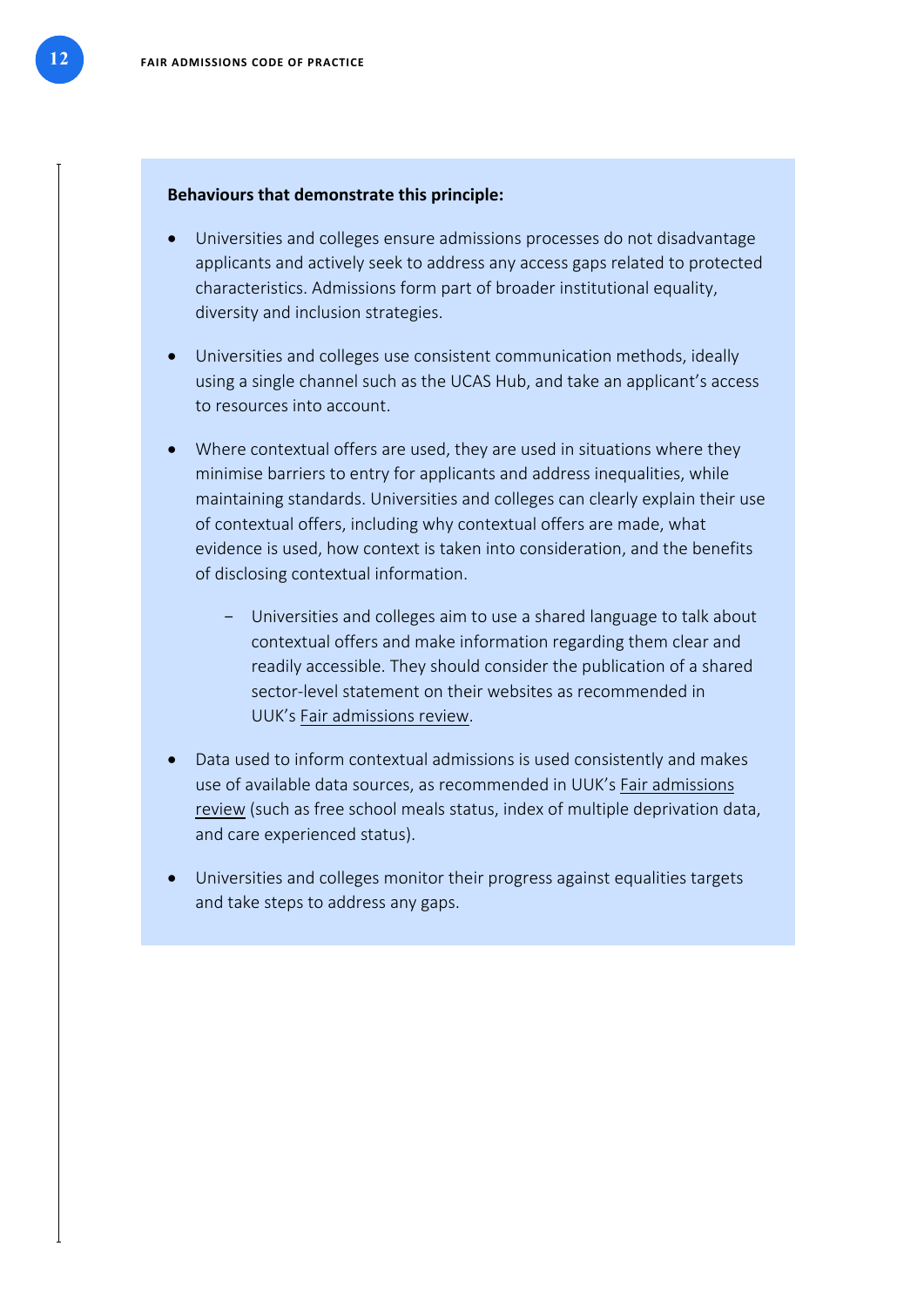## **5. Admissions processes that are professional and underpinned by appropriate institutional structure and processes**

The structures and processes in universities and colleges should be designed to ensure a high-quality, efficient admissions system, a professional service to applicants, and command public trust and confidence.

Structures and processes should feature:

- clear lines of responsibility across the university or college to ensure consistency (guided by relevant training and/or support)
- allocation of resources appropriate to the task
- clear guidelines for the appointment, training and induction of all staff involved in admissions

Universities and colleges should also monitor and evaluate admissions data and practices and identify what works well and what doesn't in terms of serving the interests of students of all backgrounds. They should identify opportunities to share good practice within their institution or with the wider higher education sector where appropriate.

- <span id="page-13-0"></span>• Universities and colleges uphold the highest standards of conduct to support the stability of the higher education sector.
- Admissions processes are part of a whole institutional approach to providing a high-quality experience for students.
- Admissions teams are sufficiently resourced and structured as to allow for an efficient and professional service.
- Admissions processes form part of broader institutional strategies and commitments to ensure equality of opportunity through widening participation or access.
- Universities and colleges consider how admissions processes and practices can be reviewed as part of wider organisational governance, including evaluating compliance against the principles and behaviours outlined in this code of practice.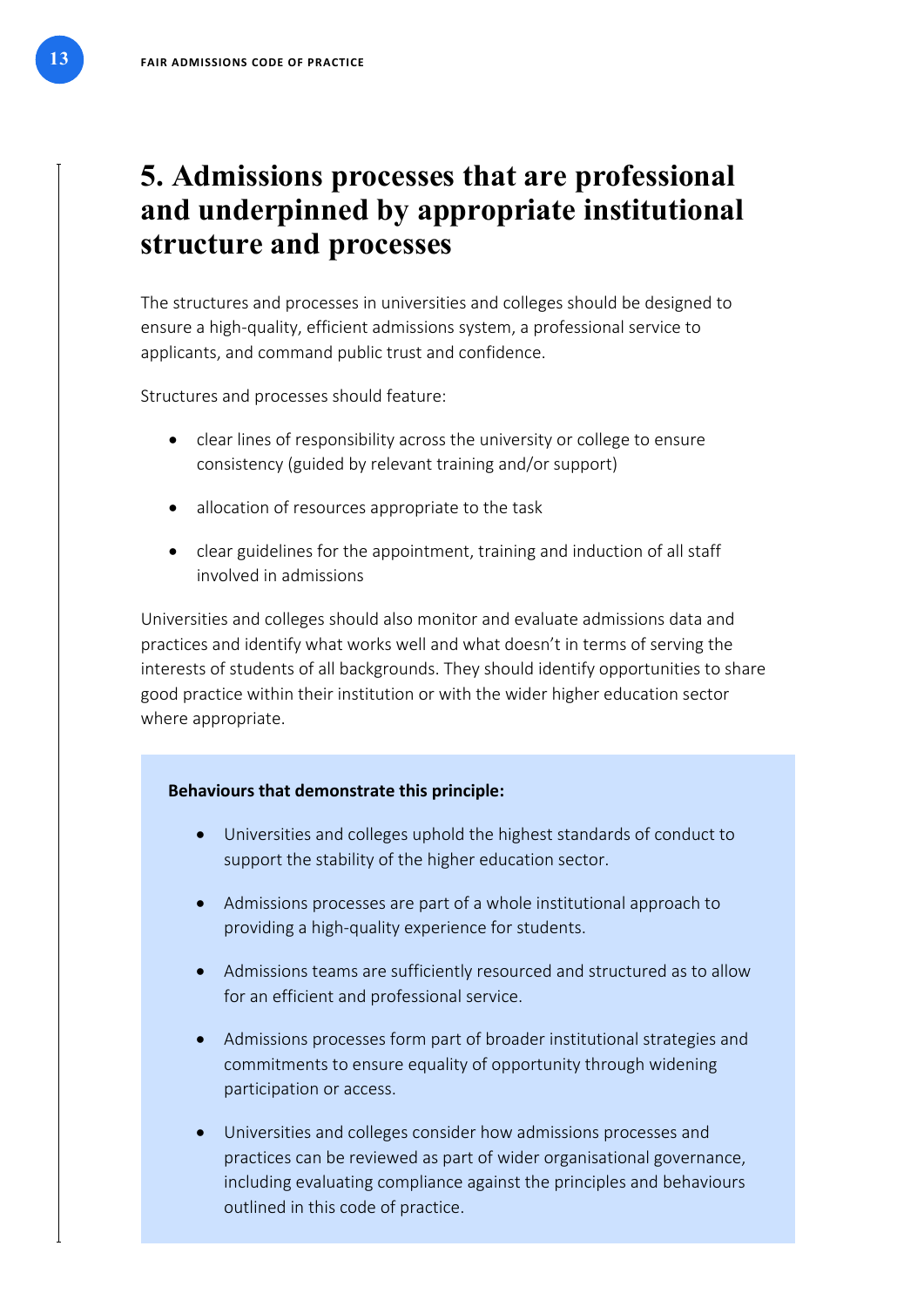# <span id="page-14-0"></span>**Glossary**

| <b>Access and</b><br>participation plans             | Plans monitored by the Office for Students (OfS) that set<br>out how universities and colleges in England will improve<br>equality of opportunity for underrepresented groups to<br>access, succeed in and progress from higher education.                               |
|------------------------------------------------------|--------------------------------------------------------------------------------------------------------------------------------------------------------------------------------------------------------------------------------------------------------------------------|
| <b>Admissions</b>                                    | The term used to describe the process by which<br>individuals (applicants) make applications to universities<br>and colleges to study on higher education courses, are<br>assessed, are made offers, make their final choices, and<br>have their choices confirmed.      |
| <b>Adviser</b>                                       | Individuals who give information, advice and support to<br>applicants. They are most commonly teachers or tutors.                                                                                                                                                        |
| <b>Applicant</b>                                     | Individuals applying for courses at universities<br>or colleges.                                                                                                                                                                                                         |
| <b>Conditional offer</b>                             | An offer made to an applicant dependent on them<br>meeting certain requirements. Most commonly, these<br>offers are dependent on achieving grades in a<br>qualification or subject.                                                                                      |
| <b>Conditional</b><br>unconditional offer            | An offer that becomes unconditional if an applicant<br>accepts a university or college as their firm choice. This<br>type of offer was prohibited in England by the OfS from<br>2020 to 2021.                                                                            |
| <b>Contextual</b><br>admissions/<br>contextual offer | Universities and colleges using information and data<br>about an applicant's individual circumstances to assess<br>their potential and adjust an offer accordingly.<br>Information might include an applicant's socioeconomic<br>status or their educational background. |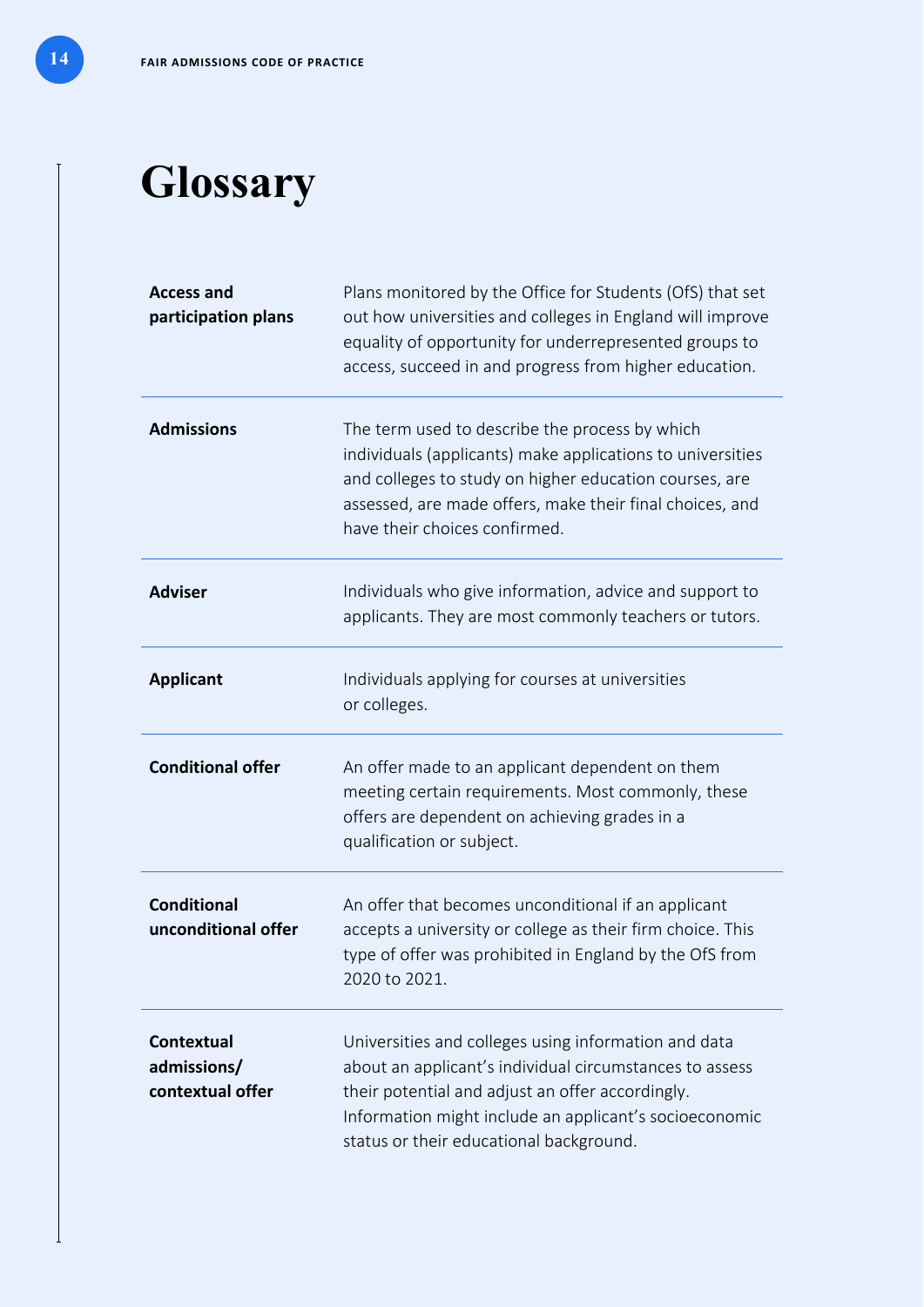| Entry requirements/<br>criteria                                                | What a university or college recommends applicants<br>need to be accepted onto a course. This might include<br>qualifications, specific grades, or passing admissions<br>tests. Applicants who meet these requirements are not<br>guaranteed an offer.                                  |
|--------------------------------------------------------------------------------|-----------------------------------------------------------------------------------------------------------------------------------------------------------------------------------------------------------------------------------------------------------------------------------------|
| <b>Firm choice</b>                                                             | An applicant's first choice of course and university or<br>college, where they are guaranteed a place if they meet<br>the requirements.                                                                                                                                                 |
| <b>Free school meals</b><br>status                                             | Indicator of whether a student received free school<br>meals at any point in the six years leading up to key stage<br>four (KS4) used in England. This indicator can be used to<br>inform contextual admissions, where data is available<br>when an individual makes their application. |
| Index of multiple<br>deprivation (IMD) data                                    | Data sets that draw on multiple measures (including<br>employment rates, income and education) to determine<br>the relative deprivation of areas within the UK. Each<br>nation of the UK derives their IMD measure differently.                                                         |
| <b>Insurance choice</b>                                                        | An applicant's second choice of course and university or<br>college, that they can use in the event that they do not<br>meet the requirements of their firm choice (dependent<br>on them also meeting the conditions of their<br>insurance choice).                                     |
| <b>Schwartz principles</b>                                                     | Principles developed as recommendations for fair<br>admissions in 2004 as part of a review conducted by<br>Professor Steven Schwartz. These principles were<br>revisited and updated as part of Universities UK's Fair<br>admissions review published in 2020.                          |
| <b>Universities and</b><br><b>Colleges Admissions</b><br><b>Service (UCAS)</b> | The central organisation that processes applications for<br>most full-time undergraduate courses at UK universities<br>and colleges.                                                                                                                                                    |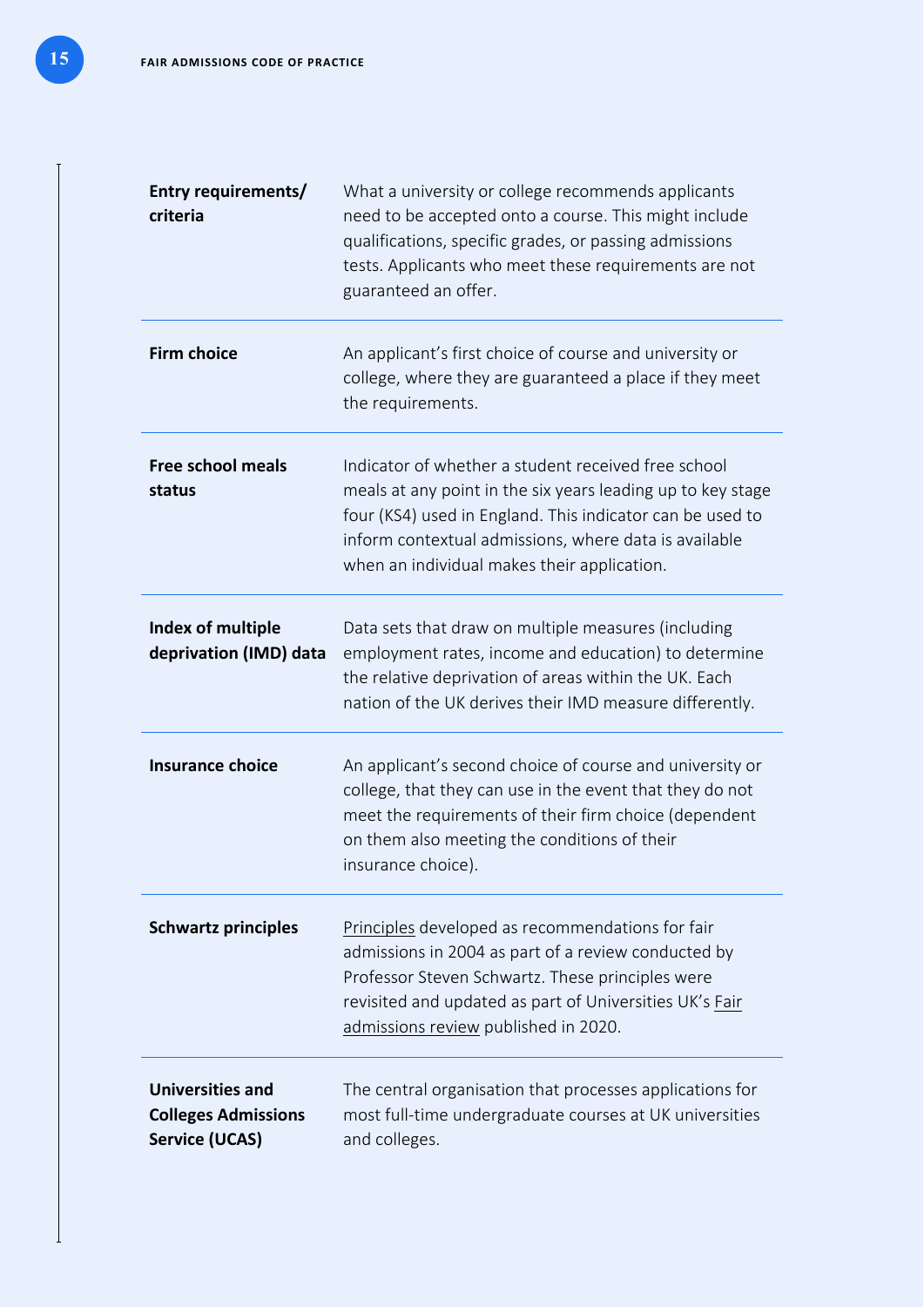| <b>UCAS Hub</b>                                               | A source of tools and information to help applicants<br>explore courses, universities and colleges.                                                                                                                         |
|---------------------------------------------------------------|-----------------------------------------------------------------------------------------------------------------------------------------------------------------------------------------------------------------------------|
| <b>UK Quality Code for</b><br><b>Higher Education</b>         | A set of expectations and practices for UK universities<br>and colleges developed by the Quality Assurance Agency<br>for Higher Education (QAA).                                                                            |
| <b>Unconditional offer</b>                                    | An offer of a place with no conditions (ie specific entry<br>requirements). Usually used where applicants already<br>hold the required grades or have been assessed in<br>another way (ie through interviews or auditions). |
| <b>Universities UK (UUK)</b><br><b>Fair admissions review</b> | A review launched by UUK in 2019 to identify challenges<br>in home undergraduate admissions and offer making,<br>review the Schwartz principles and propose changes to<br>improve fairness and transparency.                |